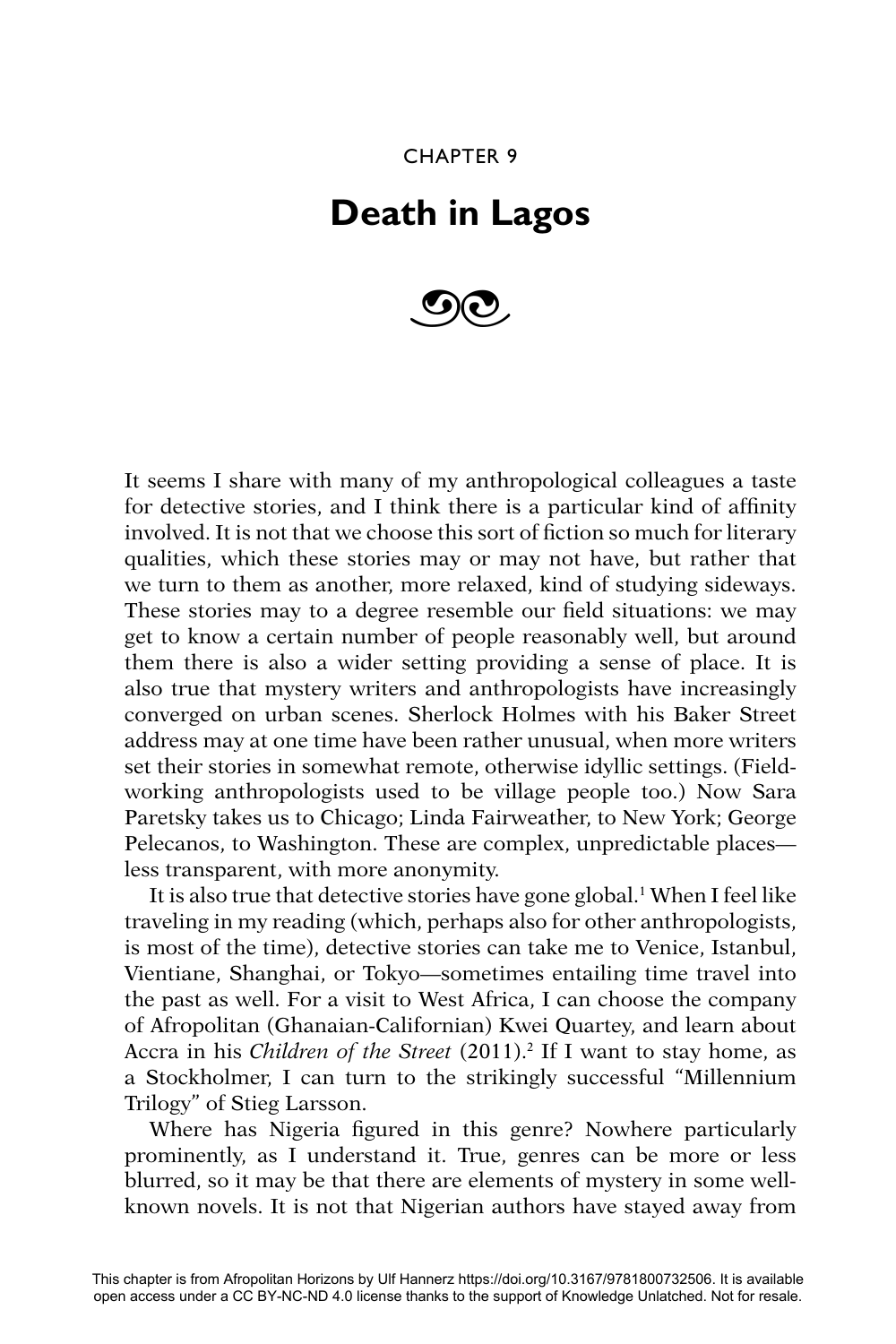it either—in Wendy Griswold's (2000) overview of Nigerian fiction, she classifies about a hundred novels, out of a total of 476, as belonging in a crime genre. Yet she does not have all that much to say about them. They seem to find readers (and publishers) at home, but may be mostly forgettable.

But Lagos is no idyll. On my shelf I find *Bloodbath at Lobster Close*, by Dickson Ighavini (1980), in Macmillan's Pacesetters series devoted to African authors. "Lobster Close" is in a well-to-do suburb of a city named Portkano—but since it is a capital city, with foreign embassies, in a country where more or less shady petroleum deals are a major business, and with key people having more or less recognizably Nigerian names, Portkano can hardly be anyplace but Lagos. Frank Jirinde, a successful businessman, lives with his family at Lobster Close. He is threatened on the phone; a young child of his is kidnapped; police officers at various levels are involved, as well as the local criminal hierarchy. But two important persons are expatriates. One is a criminal of British-Lebanese heritage, with a past as a soldier of fortune here and there in the world's conflicts. The other is Jirinde's wife—and it turns out rather late in the story that this sensible, heroic woman is British by birth. (The author may have been pleased with this surprise element in the text, but since there is a young white woman with Black children on the cover of the paperback book, the reader may have got the idea rather earlier.)

*Bloodbath at Lobster Close* is a rather short book, certainly actionpacked, but there is not much vivid portrayal of either key persons or the urban setting. It hardly stands out as a very significant contribution to the genre. Soon after, Dickson Ighavini wrote a couple more books, which I have not read, and I find no traces of a continued writing career.

Cyprian Ekwensi makes an even briefer early excursion into the crime story genre, with *Yaba Round-about Murder* (1962) fitting into his other Lagos writings. This one is fifty-five pages long, really a pamphlet, locally published.

Another mystery story is explicitly set mainly in Lagos, although the author is American, not Nigerian. The novel is *An African Affair*, by Nina Darnton, published in 2012. Darnton lived in Lagos in the 1970s as the wife of John Darnton, the *New York Times* correspondent referred to in chapter 8, and while the precise period in which her story is set is vague, some signs point in this direction. There is a ruthless military dictatorship, with its headquarters at Dodan Barracks, Lagos—there is no capital at Abuja yet. The occasional reference to Internet use, on the other hand, does not fit with that.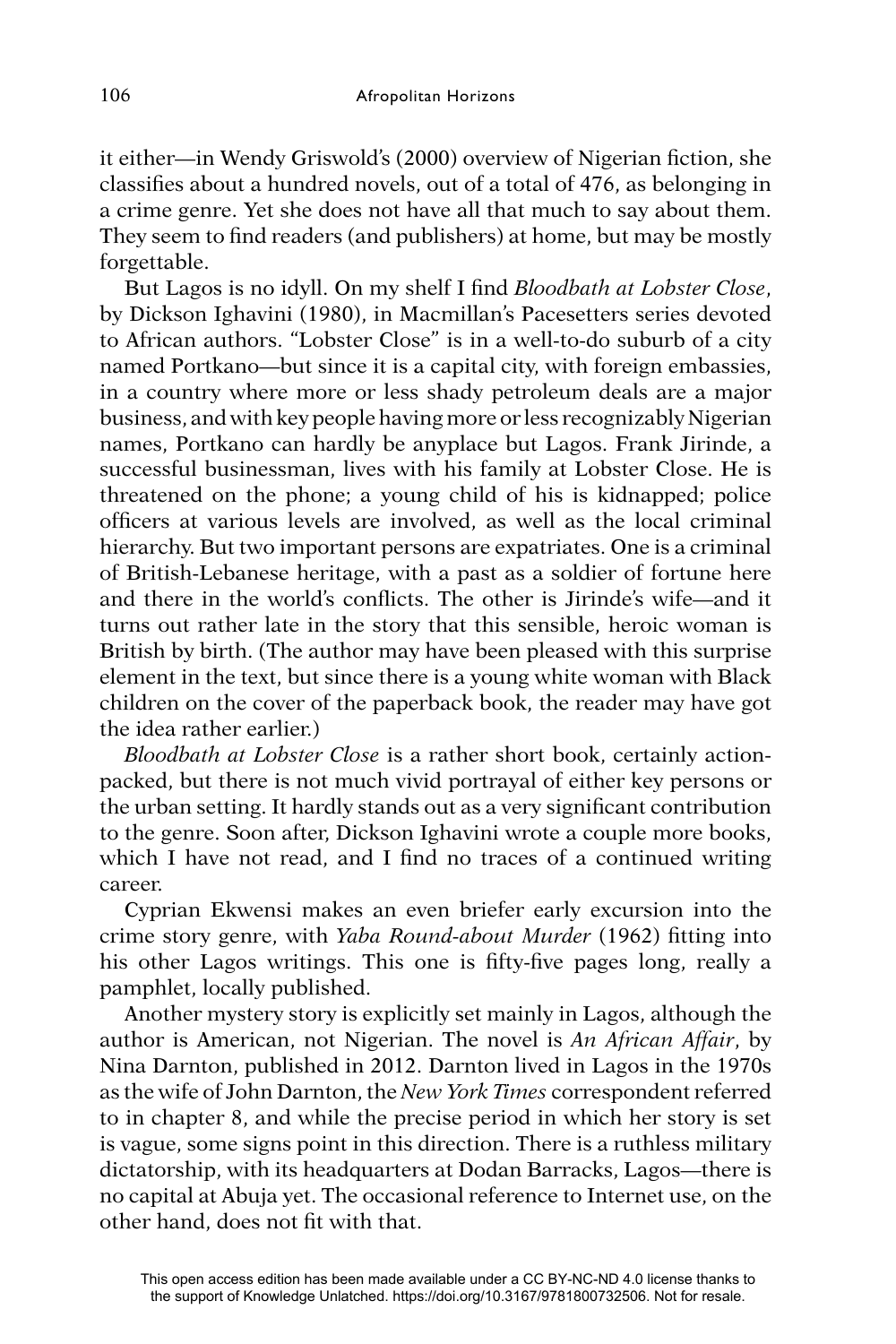The story is more developed than *Bloodbath at Lobster Close*, in style and in plot. But while it is placed in Nigeria, Nigerians actually play a limited role in it. The journalist heroine is Lindsay, visiting correspondent from the *New York Globe*, and the people surrounding her are in large part other foreign correspondents and diplomats (including intelligence services). Their sociable exchanges are not local Nigerian gossip, but the gossip of the Africa newsbeat:

We just got back from Zaire. Incredible. Kinshasa is still the same scary place. You remember Gabe Weston from the *LA Times*? He hid in the hotel the whole time. He kept coming up with phony reasons not to come with us. Wrote his piece from the bar at the Continental. The rest of us tried to get by the military blockades and talk to villagers about the Australian stringer who disappeared. (Darnton 2012: 31)

These, then, are expatriates in safari suits, not longtimers in Nigeria, and in large part based in the affluent quarters of suburban Ikoyi, next to major embassies.3 At Ikoyi Club, a rather run-down vestige of colonial times, they will encounter those wealthy locals who "somehow had managed to remain anglophiles—so brainwashed that even now, more than three decades after independence, they thought anything British was the height of sophistication" (2012: 128). (That would place the story in the 1990s.) Lindsay's steward refuses to call her by her first name instead of "madam."

Central Lagos becomes visible mostly in traffic jams. As newspeople and diplomats, however, these expats are intensely interested in the Nigerian political scene. There is an energetic opposition seeking a return to civilian rule, and a series of murders, and there are rumors of coups and countercoups, and one real coup; the Nigerian North-South divide is necessarily an ingredient here. On the other side of town, in rather rundown Surulere, there is an establishment named the Juju House, the entertainment compound where Bayo Awollowa Soti, mostly just known as Bayo, lives with some twenty beautiful young wives, plays his celebrated Afro-beat on his saxophone, and also engages in radical politics. Surely a close-enough portrait of Fela Kuti and his Afrika Shrine. In the novel Bayo dies, however, of a heart attack as soldiers are taking him to the prison after having burned down Juju House. A bit later, Bayo's next in command is killed.

One of Lindsay's new friends, with headquarters in London and New York, deals in African arts, mostly carved wood sculptures, so he can tell her about Yoruba *ibeji* twin figures. Moreover, he takes her on an excursion to Osogbo (not an entirely safe trip, as there are road bandits), quite far into Yorubaland, where they meet an expatriate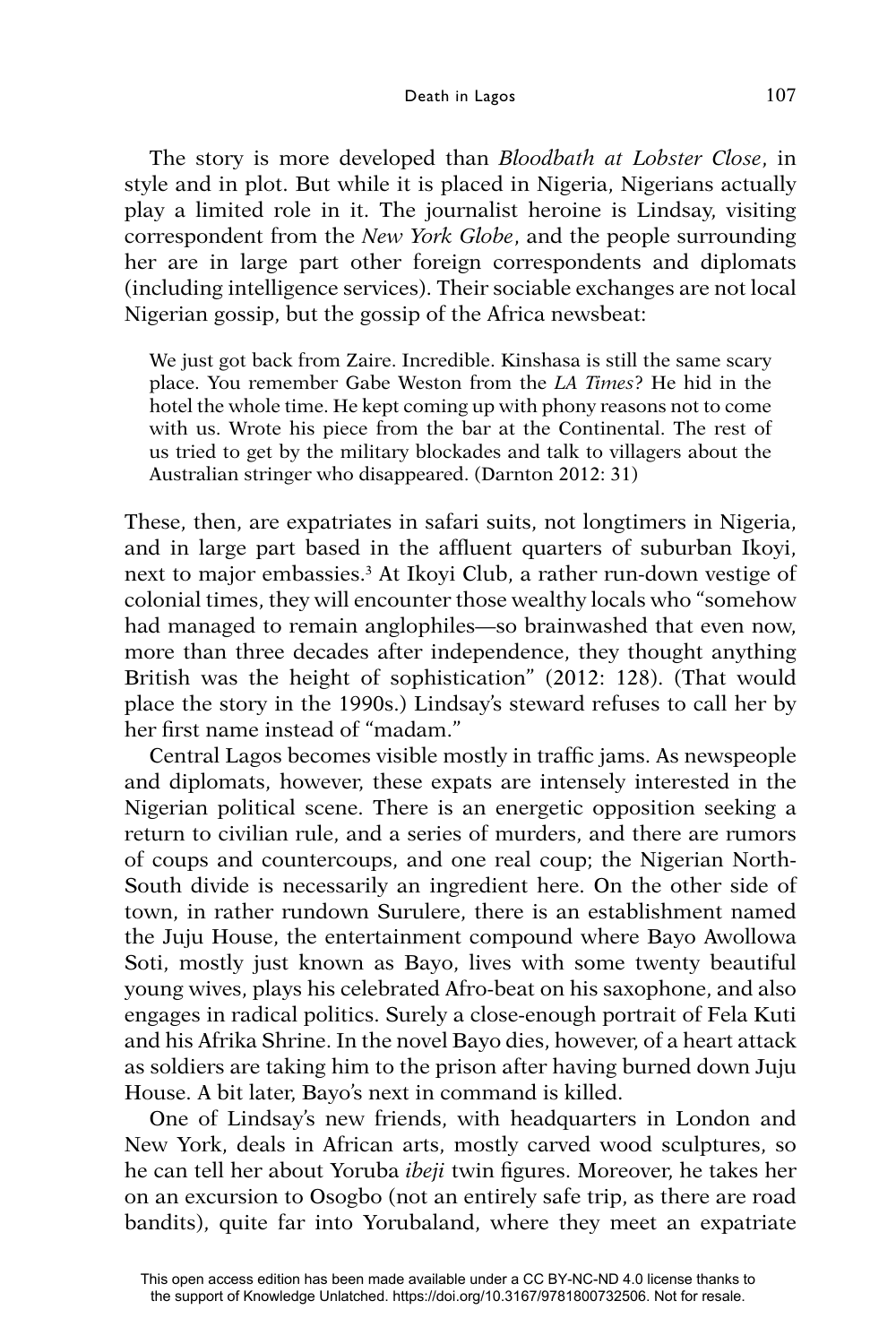of Austrian background, who has in her own way "gone native": the sculptress–batik artist–priestess Roxanne Reinstadler. Darnton's model for this figure is obviously Susanne Wenger, the real-life Austrian famously based in Osogbo (see chapter 6). Lindsay can get a good feature story out of the meeting with Roxanne if she can only manage to file it on time. Keeping in touch with the New York office from Lagos is just about always a problem.

So a web of mystery is woven. The expatriates turn out not always to be what they at first seem to be. Who knew what about whom, and when? Petroleum and drugs are what much of the game is about, involving successive dictators as well. There are rumors of mercenaries, assassination managers from Solutions Incorporated. Even Darnton's title, *An African Affair*, has a double meaning. As the story ends, Lindsay is back in Europe, trying to figure out what her life and her career are coming to.

Another expatriate journalist character, Guy Collins, offers the firstperson narrative in *Easy Motion Tourist*, the debut thriller by Leye Adenle (2016, published by Cassava Republic Press). No uncertainty about the period here: this is definitely twenty-first-century Lagos. Well over a half century after Cyprian Ekwensi's depiction of the seamy side of city life, it has all become so much more glaring: enormously wealthy (but poverty-stricken next door), enormously corrupt, enormously promiscuous, whether on a cash basis or not. Much of the action takes place on Victoria Island, which the Nigerian and expatriate elite would much like to have to themselves as a sort of giant gated community, and so there is great anxiety when the word is out that some sort of a ritual murder of a young woman (evidently a prostitute) has taken place there. For one thing, they do not want international media attention.

That journalist Collins, however, is an Englishman working for British news radio. Occasionally he tries to present himself as a BBC correspondent for the sake of prestige, but this is not really true. He has been sent out by a modest news site on the Internet, to cover an upcoming election, and happens to be on site, coming out of a nightclub close to the Eko Hotel where he has stayed, around the moment when that murder is discovered. Consequently, he may become a convenient suspect. Having been placed under arrest, however, he is rescued from a prison cell by the heroine of the story, Amaka, lawyer and tough, smart activist for Street Samaritans—an organization that does not so much aim to get prostitutes to leave their trade as to try and keep them safe.

The Lagos scene has bandits named Catch-Fire, Go-Slow, and Knockout; there is the police officer Hot-Temper as well. They are all in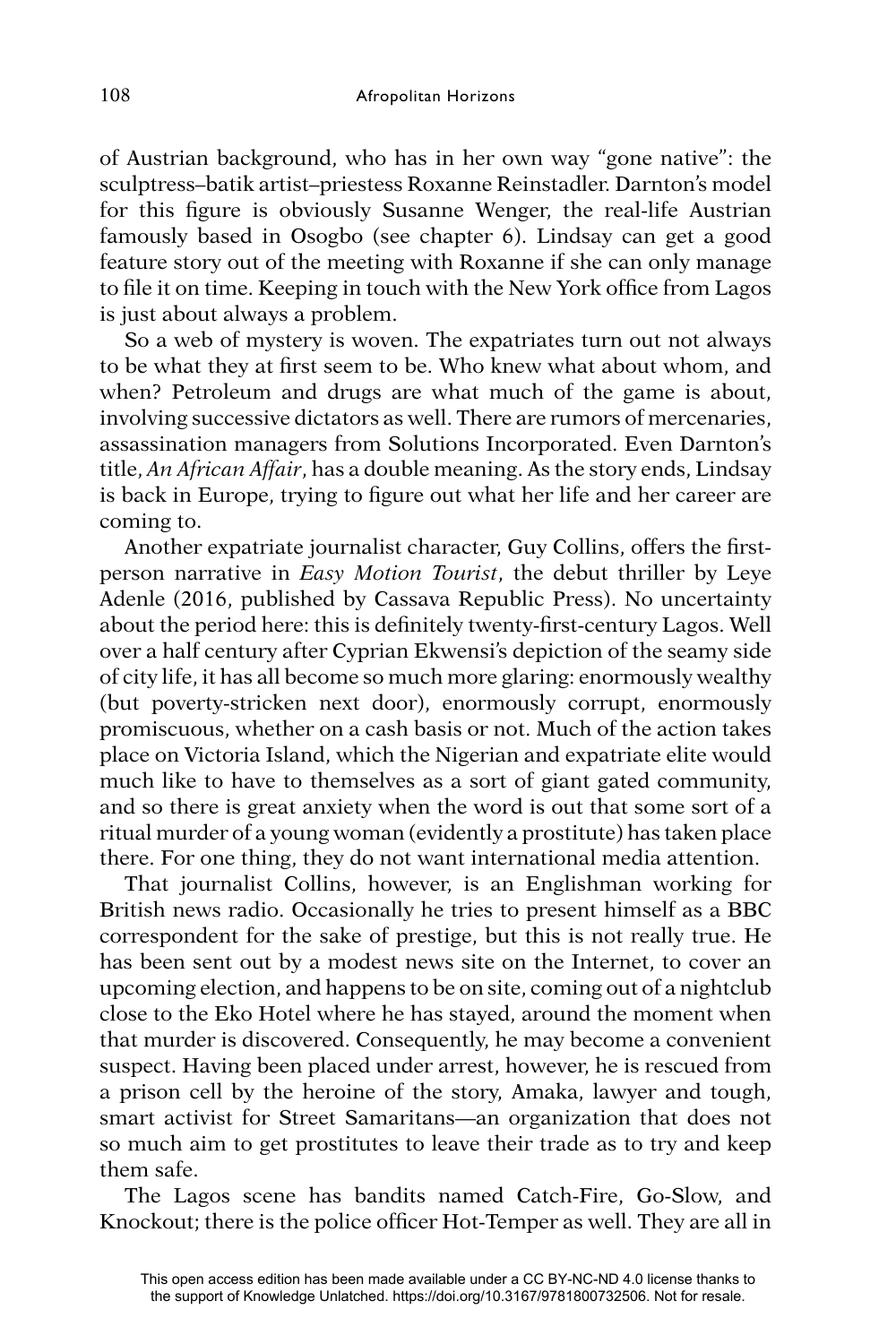the plot. Kalashnikovs, Uzis, and AK-47s are their tools. Not so much depth perhaps, but action, action, action (divided into 61 chapters).

After a brief encounter in bed, Guy Collins becomes quite attached to Amaka. His editor orders him back to London, as the election he was supposed to cover no longer seems terribly newsworthy. But Guy is catching on to another, better, story by way of Amaka. He gets quite worried when he learns that she has gone to see one extremely wealthy businessman, ostensibly to beg for a donation to Street Samaritans, but really to find out where that wealth comes from. A friendly exchange, with lunch provided by the host's private Chinese cook, and at which the host hints at amorous intentions, ends with a dose of chloroform. Amaka loses consciousness. Guy, knowing where she is, goes there with a local collaborator to rescue her, but they get stuck in a traffic jam for a long while.

That host-turned-enemy decides it is time to escape—by air, to a hideout in Accra, although he tries quickly to spread the word that he is going to the United States to see family members. Guy and his partner catch a glimpse of his car as it leaves, and follow in his tracks as discreetly as they can, into a slum, where the millionaire has his bandit following. He unloads Amaka's unconscious body from the car trunk and takes it into the gangsters' house. Guy and his partner, whom he had thought was a local journalist but who turns out to be a policeman in disguise, follow them into the house, where somehow more police also turn up. There is a shootout, where Amaka and Guy are among the survivors. That millionaire, on the other hand, who has indeed been in a lucrative trade in body parts, is killed. It is time for Guy to catch his flight to London, but as he and Amaka kiss each other farewell, it is clear that they both expect to see each other again.

Nnedi Okorafor's *Lagoon* (2014) is again definitely a work of the present, but only uncertainly in a crime genre. Okorafor is an Afropolitan, professor of creative writing at the University of Buffalo (part of the State University of New York). It originated as a screenplay for a Nollywood movie, and then became at least as lively as a book. The two central figures are women: Adaora, a marine biologist and Igbo, with her family home and her own aquatic laboratory only minutes from Bar Beach (again, on Victoria Island); and Ayodele, who emerges from the sea and quickly acquires a Yoruba name. But Ayodele is actually extraterrestrial, amphibious, forever shapeshifting.

There are other people more or less continuously involved in the story: a Ghanaian star rapper; a Nigerian army soldier; Adaora's husband, Chris, an affluent jet-hopping accountant in international business who has a German MBA degree and who has also become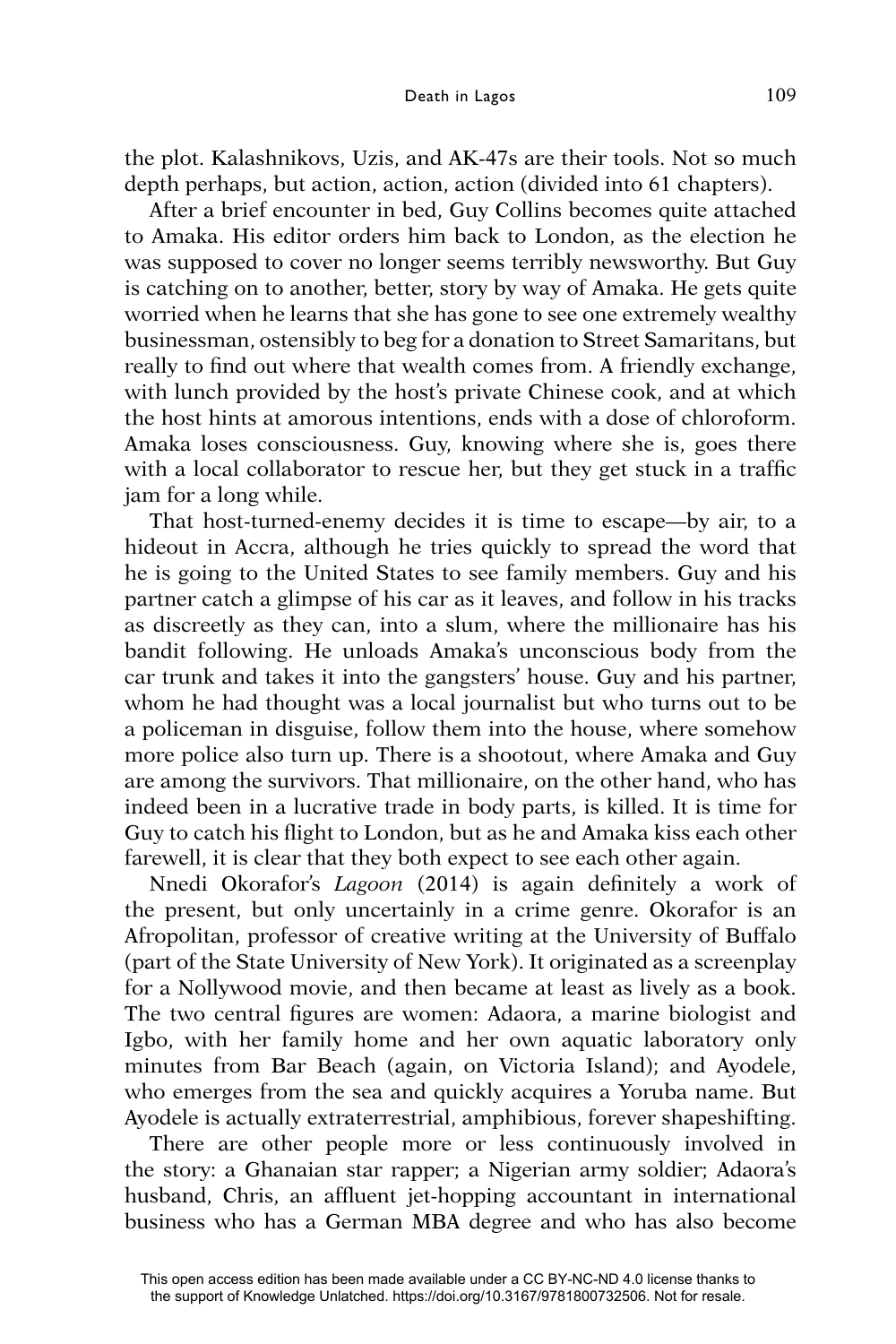a born-again Christian (and thinks Ayodele is a marine witch); Chris' mother, a forever-meddling, trouble-making mother-in-law; Father Oke, a self-made bishop with his congregation mostly in the street (but with Chris as a generous donor); and a reporter for the *Nigerian Times* who has been a sometime CNN correspondent. At least in Adaora's memory, there is the rather improbable figure of a Tuareg expert diver from the Sahara desert. Rather late, the president of Nigeria also turns up, with two of his three wives. He has just returned from life-saving heart surgery in Saudi Arabia; he had been worried that he would have to turn over his high office to the vice-president, Wishwell Williams, whom he saw as a money-grubbing Christian blockhead with a stupid name.<sup>4</sup> Several of these people happen to meet on that beach:

In many ways, Bar Beach was a perfect sample of Nigerian society. It was a place of mixing. The ocean mixed with the land and the wealthy mixed with the poor. Bar Beach attracted drug dealers, squatters, various accents and languages, seagulls, garbage, biting flies, tourists, all kinds of religious zealots, hawkers, prostitutes, johns, water-loving children and their careless parents. The beachside bars and small restaurants were the most popular hangout spots. Bar Beach's waters were too wild for any serious swimming. Even the best swimmers risked a watery death by its many rip currents. (Okorafor 2014: 7)

"A perfect sample of Nigerian society"? No hard-working farmers, no Fulani pastoralists here. Once more, rather more a sample of Lagos. Yet as we move off the beach, we encounter other groups and settings as well: the pioneer LGBT movement Black Nexus, an Internet café where most of the customers seem to engage habitually in their infamous "419" financial scams with victims abroad, and the Area Boys, street children grown into teenagers waiting for the sunset, after which their criminal activities can proceed even more freely.<sup>5</sup>

Scenes shift rapidly between fifty-seven brief (sometimes extremely brief) chapters, rather like in Adenle's book. It is at Bar Beach that Avodele comes out of the water. Apparently, she had been a swordfish a moment earlier, and then continues to take on different forms—at one point, a green lizard.

Long before that, however, it has become clear that Ayodele did not come alone. She belongs to a band of extraterrestrials with uncertain intentions and different guises. As they arrive with an eruption in the sea and then a threatening series of tidal waves, chaos reigns in Lagos. People try to escape to their home villages or by plane overseas, but the latter turns out to be impossible, as the airport closes down.

Fisayo, smart secretary in an office by day, finding her customers as a high-class Bar Beach prostitute by night, witnesses aliens coming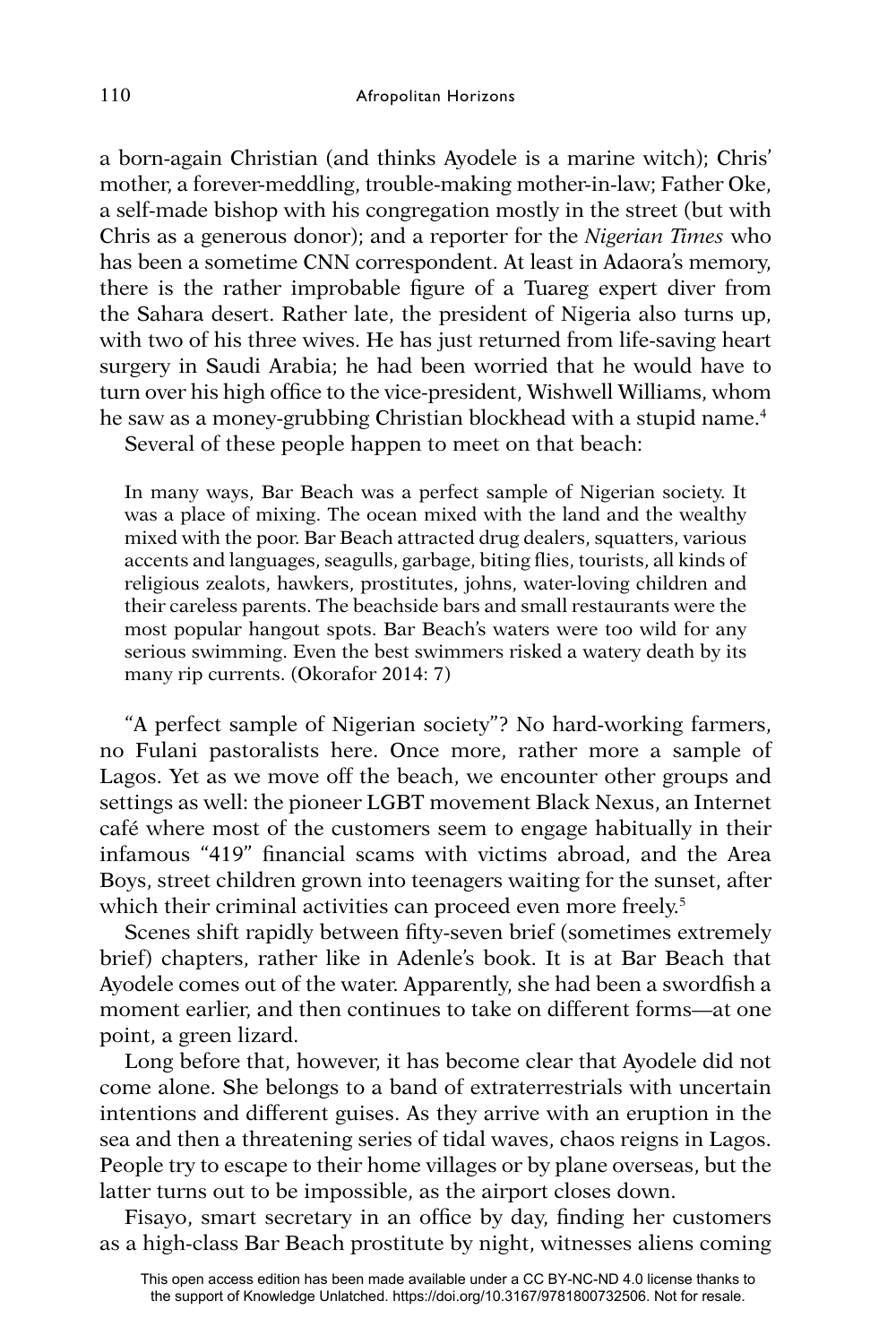ashore, and decides to resist the invasion—with texted signs and with a gun. When she sees Ayodele in a crowd, she shoots her, but Adaora, who is also there, observes that Ayodele turns into a mist. And then Fisayo somehow fades away and is forever gone. Ayodele has pulled her apart at a molecular level.

Fisayo shooting Ayodele is one of few instances of real violence in *Lagoon*. Otherwise, people sort of die or disappear, if they have not turned into something else. Father Oke, the bishop, meets Mami Wata at the beach, then vanishes walking into the ocean. Ayodele finally becomes a smoke, turning into a fog spreading over Lagos, with the attractive smell of garden eggs (a popular, small local variant of eggplant, or aubergine). With this farewell, things seem to take a happy turn. The president goes on television to address the nation, speaking out against corruption and other social evils.

*Lagoon* ends with a set of reading group questions (as befits a book by a professor of creative writing). One of them goes as follows: "Should Lagoon be categorized as science fiction, fantasy, African literature, American literature, Nigerian literature, Naijamerican (Nigerian-American) literature, magical realism, thriller, suspense, literary, or something else? Why?"

Good question. Perhaps it is a genre-defying book that Amos Tutuola would have enjoyed? One may be reminded, too, of arguments over where to place Ben Okri's *The Famished Road* (1991) in the literary order of genres. In any case, somebody might do a dissertation on the recurrent appearances of *mamiwatas* ("mammy-waters," mermaids) and madmen in Nigerian fiction—both representatives of uncertainty. The madmen show a certain resemblance to the varieties of street preachers, such as Father Oke. And the extraterrestrial Ayodele is not entirely unlike a *mamiwata*, although she can take on other shapes as well.

We could give some thought, too, to the fact that Nina Darnton, Leye Adenle, and Nnedi Okorafor all have women as key figures in their books, yet not really of the policewoman/detective heroine type we find elsewhere in the genre—with Sara Paretsky in Chicago, for example. In Stockholm, Stieg Larsson's Lisbeth Salander, as a trickster figure, perhaps becomes a little like Ayodele. But given the role of successful, strong, enterprising women in Nigerian business, one could imagine the possibility of creating a local detective heroine.

Of course, not all Nigerian detective stories have to be set in Lagos, however much that may attract the imagination. Why not a mystery in Kano, with the hero/heroine problem-solver moving, in some period, between the walled Old City and the *sabon gari*, the migrants' quarter?